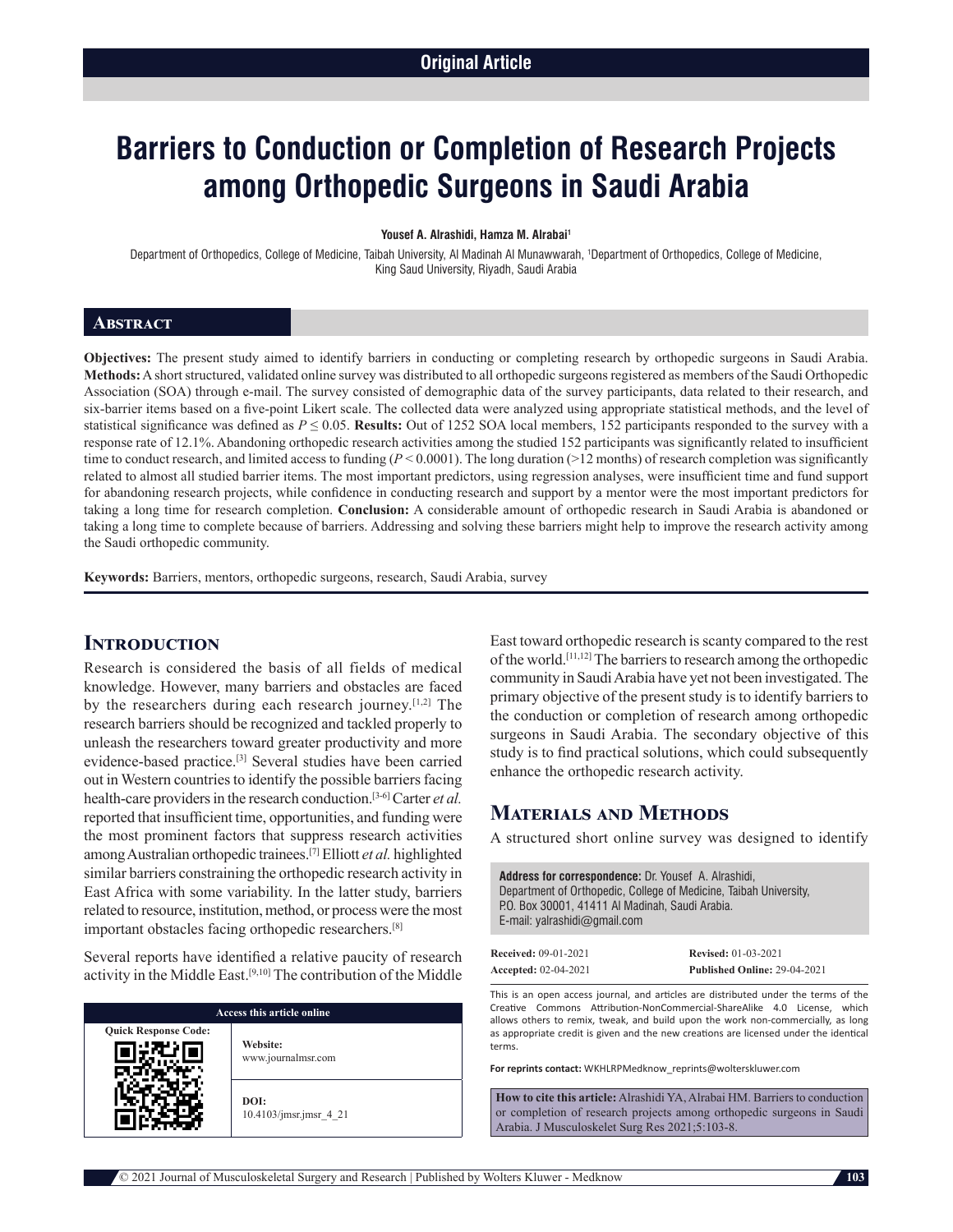barriers affecting the conduction and completion of orthopedic research projects in Saudi Arabia. The research project was defined as any scientific work carried out by the participants with an intent of publication irrespective of the research purpose, whether it was for the sake of an academic degree or nonacademic purposes. The data were collected from November 2020 to January 1, 2021, through a self-reported survey. The inclusion criteria were all orthopedic surgeons according to their institutional ranking (residents, specialists, fellows, consultants, teaching assistants, lecturers, assistant professors, associate professors, and full professors) working in Saudi Arabia during the time of the study, irrespective of their nationality. A secure online platform (www.surveymonkey.com) was used to collect data. The web links were distributed electronically to participants through the Saudi Orthopedic Association (SOA), who were registered in the database of the association, along with an e-mail explaining the aims of the research. Ten days later, another e-mail reminder was sent to those that had not yet completed the survey questionnaire. Participation in this survey was voluntary. The privacy and confidentiality of data have been maintained by keeping it anonymous.

The survey was formulated according to the concept and findings of a previous recent validated qualitative survey by Carter *et al.* among Australian Orthopedic Association trainees.[7] Several items have been adapted based on local considerations. The authors (orthopedic surgeons) have reviewed the survey until consensus was achieved. The final form survey was in the English language and has been revised by an epidemiologist. The survey consisted of demographic data of the participants and data related to their research work. The demographic data included age, gender, current job title, place of work (or affiliation), number of publications, presentation of any research papers, the presence of research projects in progress (yes or no), the average duration of last completed research (total time of data collection, analysis, finalizing the manuscript for submission to journal/conference, and publication), and the number of last completely abandoned research projects before its completion, if exist. The barriers' variables in the survey were assessed using a Likert response scale from 1 to 5 (1 = strongly disagree,  $2 =$  disagree,  $3 =$  neutral,  $4 =$  agree, and  $5 =$  strongly agree). The participants were asked about six statements related to barriers to perform/complete research, including (1) availability of time, (2) mentorship, (3) fund, (4) academic incentives, (5) level of understating research methods, and (6) ethical board approval obtainability.

### **Statistical analysis**

The collected data were analyzed using SPSS version 22.0., IBM Corp., Armonk, NY, USA. Data were presented using frequencies, means, and standard deviation as appropriate. The distribution of the studied participants according to their completely stopped research project before completion and their last completed research project was performed in relation to their demographic characteristics, research characteristics, and the studied barrier items using Chi-square test for qualitative variables and unpaired *t*-test for quantitative variables. Predictive logistic regression models based on the stepwise regression with a  $P = 0.05$  as an entry criterion and  $a P = 0.10$  as an exclusion criterion were also used to predict the most important barriers. The level of statistical significance was defined as  $P \leq 0.05$ .

## **Results**

Out of 1252 SOA local members, 152 participants responded to the survey with a response rate of 12.1%. Table 1 presents the demographic and research characteristics of the studied 152 participants. Their mean age was  $42.1 \pm 8.7$  years, and the majority (147 [96.7%]) were male. Consultants and academic staff (full, associate, and assistant professors) represented most of the participants (59 [38.8%] and 37 [24.4%], respectively), and the least were residents (21, 13.8%).

The distribution of the studied participants is shown in Table 2 according to their stopped project before completion, their characteristics, and barrier items. The studied participants were more likely to abandon research if they had insufficient time to conduct the research  $(P < 0.000)$ , not having access to funding  $(P < 0.0001)$ , and if they did not have adequate academic incentives (*P* < 0.0001).

| Table 1: Characteristics of studied orthopedic surgeons |  |  |  |  |  |  |  |
|---------------------------------------------------------|--|--|--|--|--|--|--|
|---------------------------------------------------------|--|--|--|--|--|--|--|

| Characteristics*<br>$n = 152, n$ (%)<br>Age (years), mean $\pm$ SD (range)<br>$42.1 \pm 8.7$ (25-65)<br>Gender<br>Male<br>147 (96.7)<br>Female<br>5(3.3)<br>Current job title<br>Academic staff (full, associate, and<br>37(24.4)<br>assistant professors)<br>Consultant<br>59 (38.8)<br>35(23.0)<br>Specialist<br>Resident<br>21(13.8)<br>Peer-reviewed publication<br>19(12.5)<br>$\theta$<br>$1 - 3$<br>63(41.4)<br>>3<br>70(46.1)<br>Presentation of any research paper<br>Yes<br>82 (53.9)<br>No<br>70(46.1)<br>Research project in progress<br>Yes<br>113 (74.3)<br>N <sub>o</sub><br>39(25.7)<br>Research projects abandoned before completion<br>$<$ 3<br>87(57.2)<br>>3<br>65(42.8)<br>Duration of last completed research project (months)<br>$\leq$ 12<br>102(67.1)<br>>12<br>50 (32.9) |  |
|----------------------------------------------------------------------------------------------------------------------------------------------------------------------------------------------------------------------------------------------------------------------------------------------------------------------------------------------------------------------------------------------------------------------------------------------------------------------------------------------------------------------------------------------------------------------------------------------------------------------------------------------------------------------------------------------------------------------------------------------------------------------------------------------------|--|
|                                                                                                                                                                                                                                                                                                                                                                                                                                                                                                                                                                                                                                                                                                                                                                                                    |  |
|                                                                                                                                                                                                                                                                                                                                                                                                                                                                                                                                                                                                                                                                                                                                                                                                    |  |
|                                                                                                                                                                                                                                                                                                                                                                                                                                                                                                                                                                                                                                                                                                                                                                                                    |  |
|                                                                                                                                                                                                                                                                                                                                                                                                                                                                                                                                                                                                                                                                                                                                                                                                    |  |
|                                                                                                                                                                                                                                                                                                                                                                                                                                                                                                                                                                                                                                                                                                                                                                                                    |  |
|                                                                                                                                                                                                                                                                                                                                                                                                                                                                                                                                                                                                                                                                                                                                                                                                    |  |
|                                                                                                                                                                                                                                                                                                                                                                                                                                                                                                                                                                                                                                                                                                                                                                                                    |  |
|                                                                                                                                                                                                                                                                                                                                                                                                                                                                                                                                                                                                                                                                                                                                                                                                    |  |
|                                                                                                                                                                                                                                                                                                                                                                                                                                                                                                                                                                                                                                                                                                                                                                                                    |  |
|                                                                                                                                                                                                                                                                                                                                                                                                                                                                                                                                                                                                                                                                                                                                                                                                    |  |
|                                                                                                                                                                                                                                                                                                                                                                                                                                                                                                                                                                                                                                                                                                                                                                                                    |  |
|                                                                                                                                                                                                                                                                                                                                                                                                                                                                                                                                                                                                                                                                                                                                                                                                    |  |
|                                                                                                                                                                                                                                                                                                                                                                                                                                                                                                                                                                                                                                                                                                                                                                                                    |  |
|                                                                                                                                                                                                                                                                                                                                                                                                                                                                                                                                                                                                                                                                                                                                                                                                    |  |
|                                                                                                                                                                                                                                                                                                                                                                                                                                                                                                                                                                                                                                                                                                                                                                                                    |  |
|                                                                                                                                                                                                                                                                                                                                                                                                                                                                                                                                                                                                                                                                                                                                                                                                    |  |
|                                                                                                                                                                                                                                                                                                                                                                                                                                                                                                                                                                                                                                                                                                                                                                                                    |  |
|                                                                                                                                                                                                                                                                                                                                                                                                                                                                                                                                                                                                                                                                                                                                                                                                    |  |
|                                                                                                                                                                                                                                                                                                                                                                                                                                                                                                                                                                                                                                                                                                                                                                                                    |  |
|                                                                                                                                                                                                                                                                                                                                                                                                                                                                                                                                                                                                                                                                                                                                                                                                    |  |
|                                                                                                                                                                                                                                                                                                                                                                                                                                                                                                                                                                                                                                                                                                                                                                                                    |  |
|                                                                                                                                                                                                                                                                                                                                                                                                                                                                                                                                                                                                                                                                                                                                                                                                    |  |
|                                                                                                                                                                                                                                                                                                                                                                                                                                                                                                                                                                                                                                                                                                                                                                                                    |  |
|                                                                                                                                                                                                                                                                                                                                                                                                                                                                                                                                                                                                                                                                                                                                                                                                    |  |
|                                                                                                                                                                                                                                                                                                                                                                                                                                                                                                                                                                                                                                                                                                                                                                                                    |  |
|                                                                                                                                                                                                                                                                                                                                                                                                                                                                                                                                                                                                                                                                                                                                                                                                    |  |
|                                                                                                                                                                                                                                                                                                                                                                                                                                                                                                                                                                                                                                                                                                                                                                                                    |  |

\*Data are presented by mean  $\pm$  SD or by *n* (%). SD: Standard deviation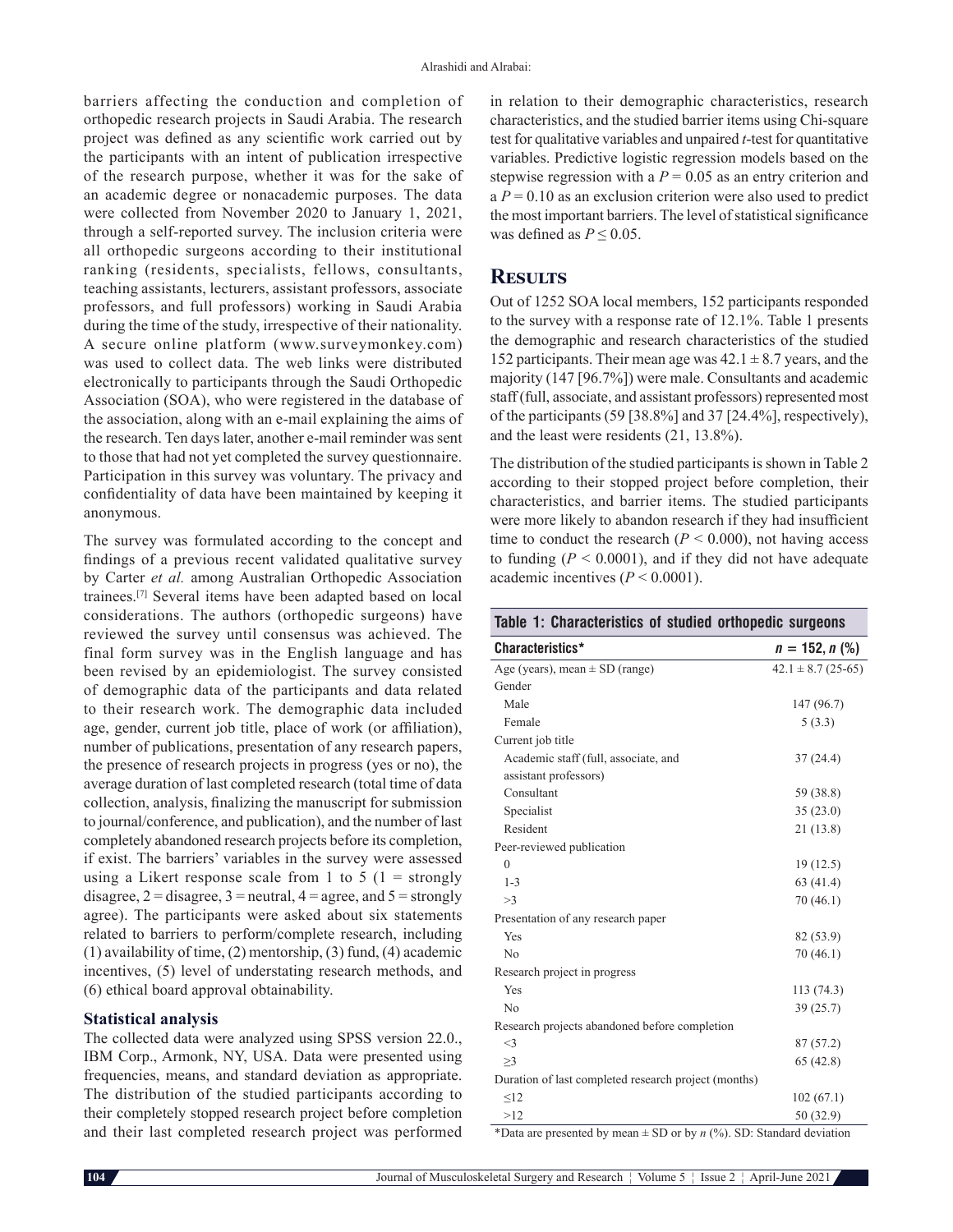| <b>Characteristics and barrier items</b>                   | <3 abandoned                   | $\geq$ 3 abandoned             | $\boldsymbol{P}$ |
|------------------------------------------------------------|--------------------------------|--------------------------------|------------------|
|                                                            | projects ( $n = 87$ ), $n$ (%) | projects ( $n = 65$ ), $n$ (%) |                  |
| Age (years), mean $\pm$ SD                                 | $39.9 \pm 8.6$                 | $44.8 \pm 8.2$                 | $0.001**$        |
| Gender                                                     |                                |                                |                  |
| Male                                                       | 84 (96.6)                      | 63 (96.9)                      | 0.98             |
| Female                                                     | 3(3.4)                         | 2(3.1)                         |                  |
| Current job title                                          |                                |                                |                  |
| Academic staff (full, associate, and assistant professors) | 10(11.4)                       | 27(41.6)                       | $<0.0001**$      |
| Consultant                                                 | 29 (33.4)                      | 30(46.2)                       |                  |
| Specialist                                                 | 30(34.5)                       | 5(7.6)                         |                  |
| Resident                                                   | 18(20.7)                       | 3(4.6)                         |                  |
| Peer-reviewed publication***                               |                                |                                |                  |
| $\mathbf{0}$                                               | 16(18.4)                       | 3(4.6)                         | $< 0.0001$ **    |
| $1 - 3$                                                    | 51 (58.6)                      | 12(18.5)                       |                  |
| >3                                                         | 20(23.0)                       | 50 (76.9)                      |                  |
| Presentation of any research paper                         |                                |                                |                  |
| Yes                                                        | 31 (35.6)                      | 51 (78.4)                      | $< 0.0001**$     |
| No                                                         | 56 (64.4)                      | 14(21.6)                       |                  |
| Research project in progress                               |                                |                                |                  |
| Yes                                                        | 54(62.1)                       | 59 (90.7)                      | $< 0.0001**$     |
| N <sub>o</sub>                                             | 33 (37.9)                      | 6(9.3)                         |                  |
| Sufficient time to conduct research                        |                                |                                |                  |
| Yes                                                        | 35(40.2)                       | 55 (84.6)                      | $< 0.0001$ **    |
| No                                                         | 52 (59.8)                      | 10(15.4)                       |                  |
| Confidence in conducting research and understanding its    |                                |                                |                  |
| process                                                    |                                |                                |                  |
| Yes                                                        | 33 (37.9)                      | 20(30.7)                       | 0.36             |
| No                                                         | 54(62.1)                       | 45 (69.3)                      |                  |
| Adequate support by mentor/assistant                       |                                |                                |                  |
| Yes                                                        | 27(31.0)                       | 27(41.5)                       | 0.18             |
| No                                                         | 60(69.0)                       | 38 (58.5)                      |                  |
| Adequate fund support                                      |                                |                                |                  |
| Yes                                                        | 42(48.3)                       | 59 (90.7)                      | $< 0.0001**$     |
| No                                                         | 45(51.7)                       | 6(9.3)                         |                  |
| Adequate academic incentives                               |                                |                                |                  |
| Yes                                                        | 40(45.9)                       | 52(80.0)                       | $< 0.0001$ **    |
| No                                                         | 47(54.1)                       | 13(20.0)                       |                  |
| No difficulty in obtaining ethical board approval          |                                |                                |                  |
| Yes                                                        | 12(13.8)                       | 16(24.6)                       | 0.09             |
| No                                                         | 75(86.2)                       | 49 (75.4)                      |                  |

### **Table 2: Distribution of the studied surgeons by their completely abandoned research projects before completion and their characteristics and barrier items**

\*Independent *t*-test was used for age, Fisher's exact test was used for gender, and Chi-square test was used for the remaining variables in the table, \*\*Significant, \*\*\*Complete published research project. SD: Standard deviation

In Table 3, the distribution of the studied participants is illustrated based on the duration of their completed research projects, their characteristics, and barrier items. They were more likely to take more time  $(>=12$  months) in research project completion if they had insufficient time to conduct the research  $(P = 0.04)$ , no confidence in conducting research ( $P < 0.0001$ ), no mentor/assistant support ( $P = 0.001$ ), have limited access to funding  $(P = 0.01)$  if they have poor incentives  $(P = 0.001)$ , and difficulty in obtaining ethical board approval  $(P = 0.01)$ .

The barrier predictors of abandoning and having a completed research project taking > 12 months are presented in Table 4. According to the predictive regression analysis, the most important barrier predictors implicated in abandoning research projects among the studied surgeons were insufficient time and fund support. Furthermore, the most important barriers of taking a long duration (>12 months) in completing a research project were confidence in conducting research and understanding its process and adequate support by mentor/assistant. These barriers showed a significantly increased probability of abandoning or taking a long duration (>12 months) in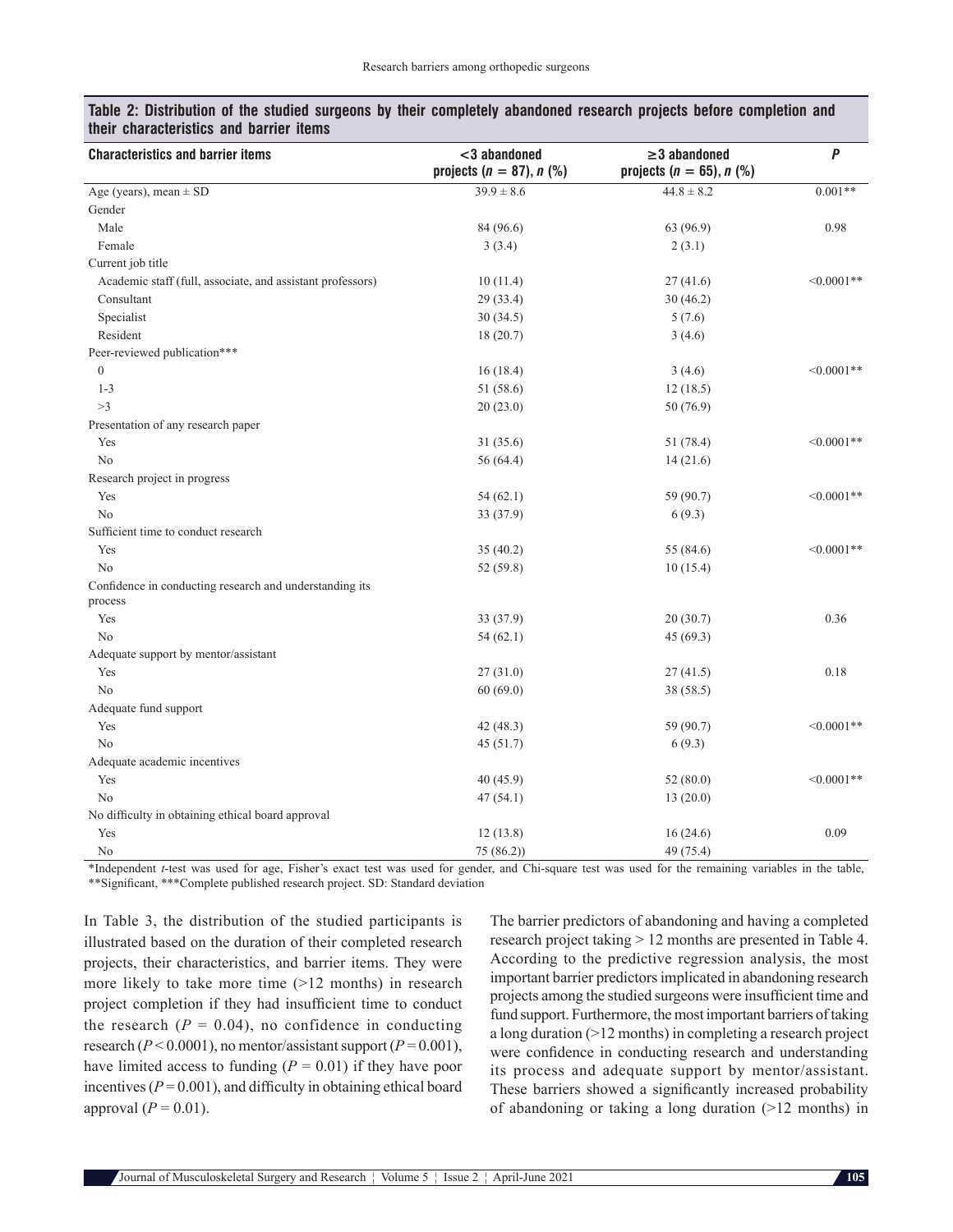| Characteristics and Darrier Renis                                  |                                      |                                       |                  |
|--------------------------------------------------------------------|--------------------------------------|---------------------------------------|------------------|
| <b>Characteristics and barrier items</b>                           | ≤12 months ( $n = 102$ ),<br>$n$ (%) | $>12$ months ( $n = 50$ ),<br>$n$ (%) | $\boldsymbol{P}$ |
| Age (years), mean $\pm$ SD (range)                                 | $43.1 \pm 8.7$                       | $39.7 \pm 8.4$                        | $0.02**$         |
| Gender                                                             |                                      |                                       |                  |
| Male                                                               | 98 (96.1)                            | 49 (98.0)                             | 0.98             |
| Female                                                             | 4(3.9)                               | 1(2.0)                                |                  |
| Current job title                                                  |                                      |                                       |                  |
| Academic staff (full, associate, and assistant professors)         | 33 (32.4)                            | 4(8.0)                                | $0.002**$        |
| Consultant                                                         | 36(35.3)                             | 23(46.0)                              |                  |
| Specialist                                                         | 24(23.5)                             | 11(22.0)                              |                  |
| Resident                                                           | 9(8.8)                               | 12(24.0)                              |                  |
| Peer-reviewed publication                                          |                                      |                                       |                  |
| $\boldsymbol{0}$                                                   | 19(18.6)                             | $\boldsymbol{0}$                      | $0.001**$        |
| $1 - 3$                                                            | 27(26.5)                             | 36(72.0)                              |                  |
| >3                                                                 | 56 (54.9)                            | 14(28.0)                              |                  |
| Presentation of any research paper                                 |                                      |                                       |                  |
| Yes                                                                | 64(62.7)                             | 18(36.0)                              | $0.003**$        |
| N <sub>o</sub>                                                     | 38 (37.3)                            | 32(64.0)                              |                  |
| Research project in progress                                       |                                      |                                       |                  |
| Yes                                                                | 78 (76.5)                            | 35(70.0)                              | 0.39             |
| N <sub>o</sub>                                                     | 24(23.5)                             | 15(30.0)                              |                  |
| Sufficient time to conduct research                                |                                      |                                       |                  |
| Yes                                                                | 65 (63.7)                            | 40(80.0)                              | $0.04*$          |
| No                                                                 | 37(36.3)                             | 10(20.0)                              |                  |
| Confidence in conducting research and understanding its<br>process |                                      |                                       |                  |
| Yes                                                                | 20(19.6)                             | 30(60.0)                              | $<0.0001**$      |
| N <sub>0</sub>                                                     | 82 (80.4)                            | 20(40.0)                              |                  |
| Adequate support by mentor/assistant                               |                                      |                                       |                  |
| Yes                                                                | 28(27.5)                             | 28(56.0)                              | $0.001**$        |
| N <sub>o</sub>                                                     | 74 (72.5)                            | 22(44.0)                              |                  |
| Adequate funding support                                           |                                      |                                       |                  |
| Yes                                                                | 79 (77.5)                            | 47(94.0)                              | $0.01**$         |
| No                                                                 | 23(22.5)                             | 3(6.0)                                |                  |
| Adequate academic incentives                                       |                                      |                                       |                  |
| Yes                                                                | 64(62.7)                             | 44(88.0)                              | $0.001**$        |
| No                                                                 | 38 (37.3)                            | 6(12.0)                               |                  |
| No difficulty in obtaining ethical board approval                  |                                      |                                       |                  |
| Yes                                                                | 13(12.7)                             | 16(32.0)                              | $0.01**$         |
| No                                                                 | 89 (87.3)                            | 34(68.0)                              |                  |

### **Table 3: Distribution of the studied surgeons by the duration of their last completed research project and their characteristics and barrier items**

\*Independent *t*-test was used for age, Fisher's exact test was used for gender, and Chi-square test was used for the remaining variables in the table, \*\*Significant. SD: Standard deviation

### **Table 4: Barrier predictors of abandoning research projects and having a completed research project taking >12 months: Results of predictive regression analysis**

|                                                                           | $\beta$ -coefficient* | Wald test value | $SE**$ |                   |
|---------------------------------------------------------------------------|-----------------------|-----------------|--------|-------------------|
| In relation to the last completely abandoned research project             |                       |                 |        |                   |
| Sufficient time to conduct research                                       | 1.76                  | 9.56            | 0.57   | $0.002***$        |
| Adequate funding support                                                  | 1.89                  | 9.34            | 0.62   | $0.002***$        |
| In relation to the last completed research project taking<br>$>12$ months |                       |                 |        |                   |
| Confidence in conducting research and understanding its                   | 1.61                  | 17.1            | 0.39   | $\leq 0.0001$ *** |
| process                                                                   |                       |                 |        |                   |
| Adequate support by mentor/assistant                                      | 0.88                  | 5.20            | 0.40   | $0.02***$         |

\*Beta‑coefficient of the predictive regression model, \*\*SE, \*\*\*significant. SE: Standard error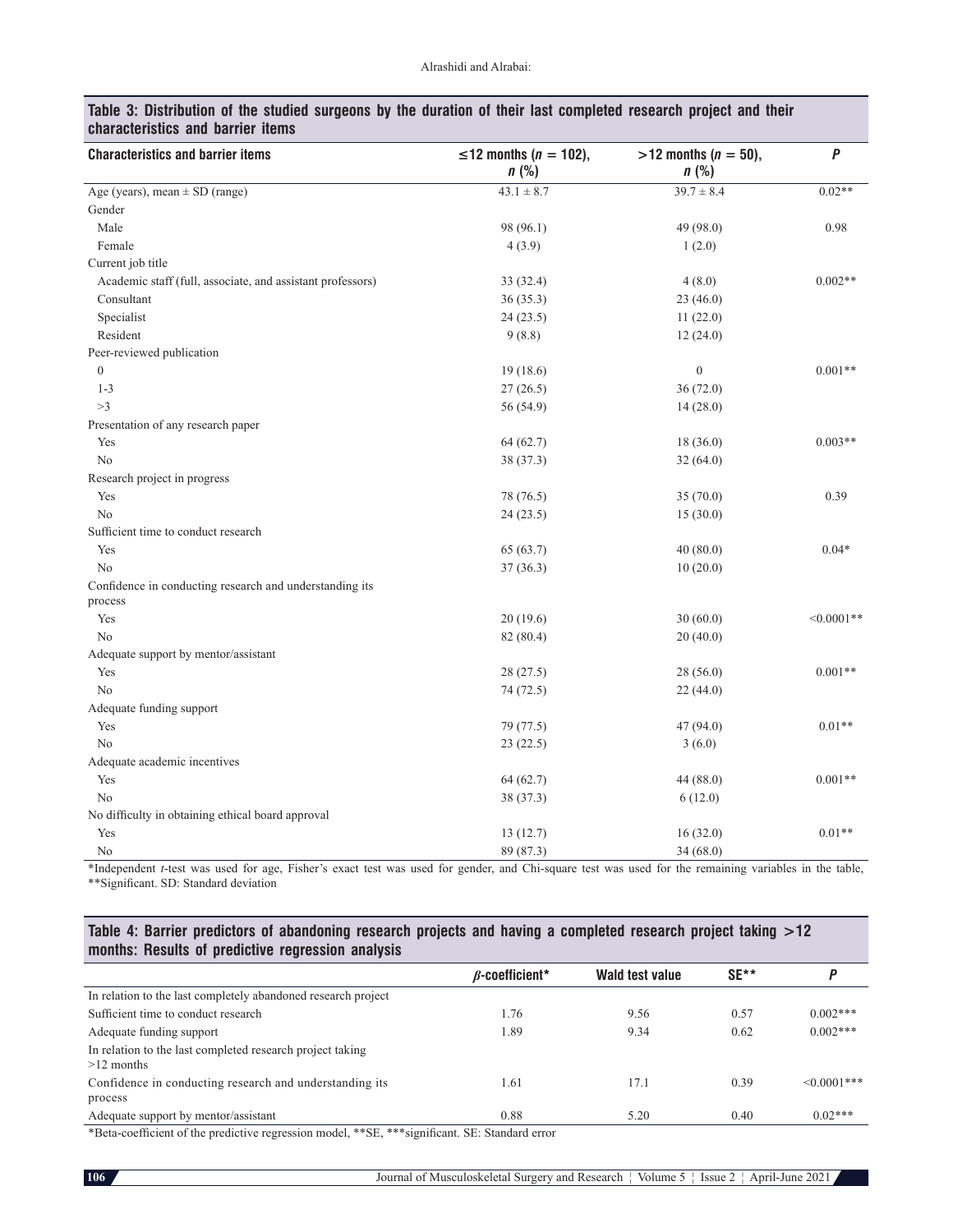completing a research project according to the obtained statistical parameters.

# **Discussion**

The study findings showed that 65 of the participants (42.8%) had abandoned ≥3 of their research projects before completion, and this was significantly related to insufficient time, lack of funding, and adequate academic incentives. The long duration (>12 months) of research completion was significantly related to almost all studied barrier items. The most important predictors, using regression analyses, were insufficient time and fund support for abandoning research projects, and confidence in conducting research and support by a mentor for taking a long time for research completion. Similar findings were reported by Carter *et al.,* where the studied orthopedic trainees were more likely to abandon their research project if they did not have enough time to complete their assignments and if they did not have funding support.[7] A previous Saudi study by Mitwalli *et al.,* which included 191 physicians and residents in Riyadh hospitals, concluded that the most noticeable barriers in performing research were lack of training on research, lack of time, and lack of mentors.[13] The absence of enough support by mentors or assistants has been found as a major barrier in conducting research, particularly among medical students and junior researchers.<sup>[14,15]</sup> In fact, trainees enrolled in the Saudi orthopedic residency program are required to conduct a research project as an integral part of their curriculum. The latter point has not been explored in-depth in this study.

Elliott *et al.* conducted a study among 21 orthopedic academic surgeons in East Africa, where they concluded that the most important barriers in conducting orthopedic research projects were the lack of resources and understanding of the research process.[8] Overall, the most frequently cited barrier in conducting research was lack of funding that also has been pointed out as a barrier to orthopedic research in the United States.[8,16] As musculoskeletal diseases receive less public health attention in comparison with infectious diseases, this could influence the subsequent lack of institutional support for orthopedic research.[8]

Our study findings emphasized the positive role of the incentive rewarding system and its influence on researchers' productivity. On the other hand, Guraya *et al.* detected research activity regression among full professors following achieving the highest level of academic incentives.<sup>[17]</sup> El-Sobky advocated that governments and higher authorities should pay more attention to the research environment. Countries with poor research settings could be expelling to the local talented researchers, known as "brain drain" phenomenon.[11] In fact, the recent investment of the Saudi government in higher education and research has led to better research outcomes.[10,18]

The strengths of this study include that it is the first study to assess the barriers of conduction and completion of research projects among orthopedic surgeons in Saudi Arabia according to the authors' best available knowledge. The barrier items were formulated according to the findings of a recently published qualitative study and analyzed in quantitative nature based on a five‑point Likert scale.[7] No missing nor aberrant data were found in the study database. Furthermore, the use of predictive regression models helped testify and quantify the most significant predictors implicated in stopping or completing orthopedic research projects.

### **Study limitations**

The limitations of the present study included a modest sample size, which may become a nucleus for further studies. Types of abandoned research projects have not been explored in-depth in the study. The type of publications and ranking of journals were also beyond the scope of this paper. Moreover, unintentional amplification of the results may occur due to reporting for two surgeons working on the same project. Due to the paucity of this type of studies in the literature, it is possible that other barriers may not have been included and analyzed in this study. Adding an open-ended question could have helped to address such a limitation. Future studies should include a larger sample size to examine the extent to which the results of this study are generalizable.

# **Conclusion**

All in all, a high proportion of the studied orthopedic surgeons stop their research projects and take a long time to complete them because of barriers. Dissemination of these findings to the Saudi orthopedic community is crucial to improve their research activity and finding solutions for the most important barriers preventing research production and completion.

### **Ethical approval**

An ethical approval has been granted from the scientific research ethics committee at the College of Medicine at Taibah University, Almadinah Almunawwarah, Saudi Arabia, under study ID number 021 – 1442 on October 26, 2020.

### **Acknowledgments**

We thank the Saudi Orthopedic Association (SOA) for help distribute the survey and to all Saudi orthopedic surgeons who participated in this study.

### **Financial support and sponsorship**

This research did not receive any specific grant from funding agencies in the public, commercial, or not for profit sectors.

### **Conflicts of interest**

There is no conflicts of interests.

### **Authors' contributions**

YA is the principal investigator of the study, responsible for and main contributor to all phases of the study: the study concept, design, data collection, literature review, ethical board review application, and the manuscript modification throughout the whole process. HA contributed to data collection, data analysis, drafting, and critical analysis of the manuscript. Both authors have critically reviewed and approved the final draft and are responsible for the manuscript's content and similarity index.